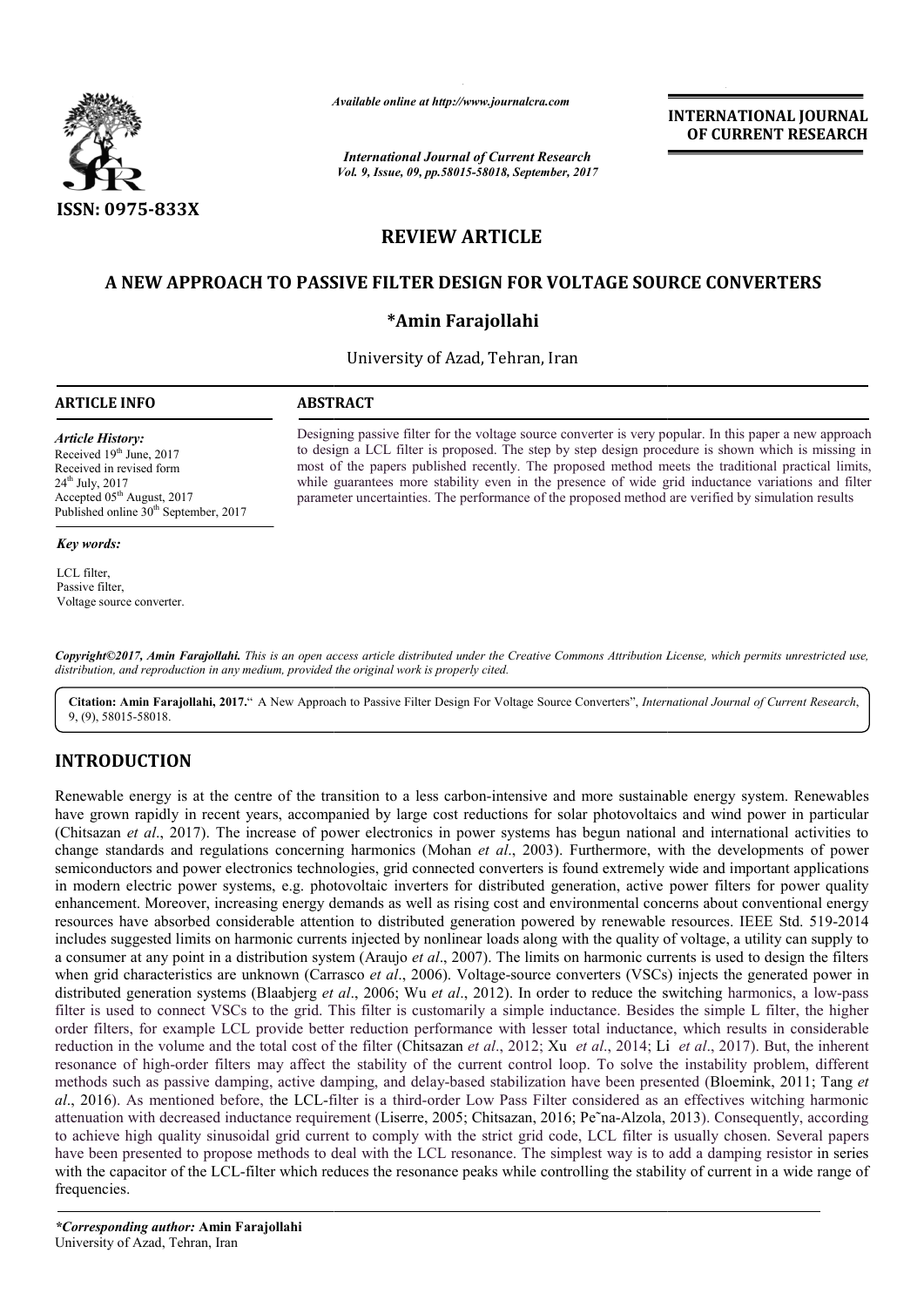Although its simplicity and effectiveness, it results in power loss in the system and decrease the efficiency and reliability of passive components. For voltage sourced grid-connected converters, an L or an LCL filter should be used at the output to diminish the harmonic pollution and the pulsed voltages. This filter is usable to converters with low to medium switching frequencies, where the switching sideband frequencies are comparatively close to the fundamental frequency. In this situation, an effective harmonics filtering by the conventional filters may affect the fundamental component. The other potential application, as recommended by (Chitsazan, 2012), is for the converters with a low converter side inductor. In this paper, a new approach to an LCL filter is proposed. First, the stability conditions, by means of the delay-based stabilization method, for the resonance frequencies are reviewed, considering the folding effect of the digital system. Then, the resonance frequencies of the proposed LCL filter are calculated used for the filter parameter design. Subsequently, a filter design procedure, simultaneously considering some practical criteria, is proposed. The proposed filter design algorithm is also robust against a wide range of grid inductance variations and filter elements uncertainties. The theoretical achievements are verified by simulation. The proposed filter is presented in Section II. Filter design procedure is explained in Section III. Simulation of a case study is described in Section IV, and Section V concludes the considerations.

#### **Proposed Filter**

Fig. 1 shows a single-phase VSC, which is connected to the grid through a proposed LCL filter. In this filter several LC branches are connected in parallel with the capacitor branch of the conventional LCL filter. The filter combines the advantages of both LCL and tuned trap filters.



#### **Fig. 1. The proposed filter**

In Fig. 1,  $(L_I, L_G, C_I)$  and  $(L_i, C_i)$  are the parameters of LCL and  $i_{th}$ trap, correspondingly. The transfer function of the converter output voltage to the grid current is calculated as

$$
G_{ig}(s) = \frac{i_g(s)}{v_I(s)} = \frac{1}{L_I \cdot (L_G + L_g) \cdot C_I \cdot s \cdot (S^2 + \omega_{res,I}^2)} \prod_{i=1}^n \frac{(S^2 + \omega_{fs,i}^2)}{(S^2 + \omega_{res,i}^2)}
$$
(1)

where  $\omega_f$  and  $\omega_{res}$  are the tuned and resonant frequency of the  $i_{th}$  trap respectively.

### **Filter Design Procedure**

Closed-loop stability must be certain without any spare resistors, sensors. Consequently, all resonance frequencies must lie inside the stable region. But, the main problem is the uncertainties due to component tolerances which may cause significant deviations of the resonance frequencies from the design values. Also, the resonance frequencies is kept in the stable range in all situations. As mentioned before, the filter resonance frequencies regulate the stability of the closed-loop system. The resonance frequencies of the proposed filter are derived as a function of the filter parameters. The resonance frequencies of a circuit are independent of the sources and are only determined by the passive elements and their arrangement in the circuit. Hence, for the sake of simplicity all sources are removed from the circuit. The filtered VSC of Fig. 1, without the sources, simplifies to Fig. 2.



**Fig. 2: The simplified circuit of grid-connected convert**

To attain a robust filter design in contradiction of the grid inductance variations and filter parameter uncertainties, the stable range of resonance frequency must be met for all resonance frequency variation range determined in previous sections. Also, the designed filter should meet some practical restrictions, such as the converter current ripple and the grid current harmonics. In the following, the step-by-step design procedure of the *MLCL* filter is suggested. For the sake of simplicity, in the design procedure only one trap for the *MLCL* filter is considered. System parameters and design constraints are listed in Table I. it should be mentioned that the maximum converter current ripple is 25% of the rated current. Also uncertainty factor for all elements is considered 50%.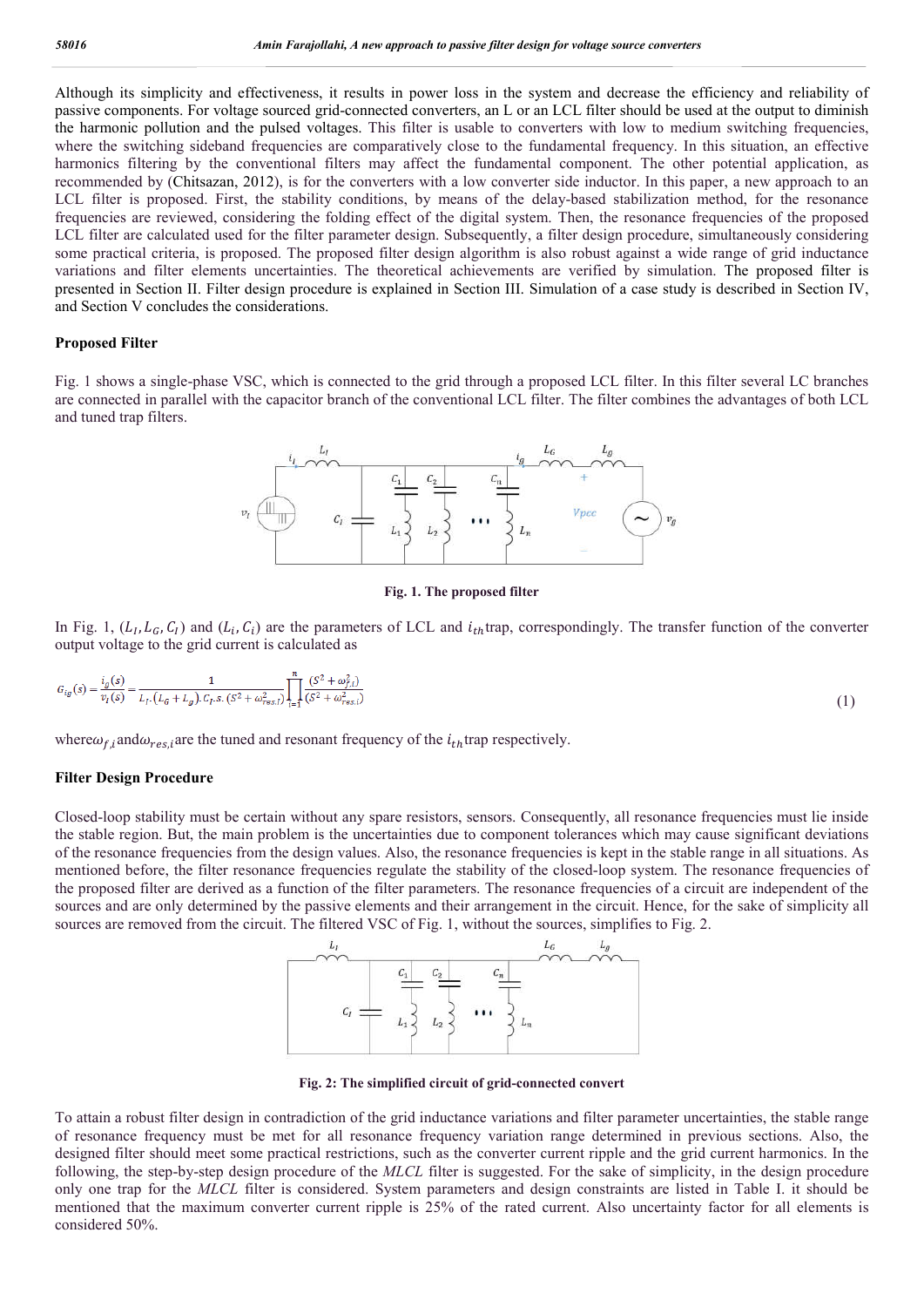**Table 1. System Parameters and Design Constraints**

| Parameters                    | Value            |
|-------------------------------|------------------|
| Grid Vol./Freq. $(V_{rms}/f)$ | 220/60           |
| DC-Link $(V_{dc})$            | 400 V            |
| Switch. Freq. $(f_{sw})$      | 6 KHz            |
| Sampling Freq. $(f_s)$        | $12 \text{ KHz}$ |
| VSC Rated Power (S rated)     | 5 KVA            |

In the first step, the minimum value of  $L<sub>I</sub>$  is determined according to the maximum allowed converter current ripple (Carrasco *et al*., 2006)

$$
L_I = \frac{V_{dc}}{2.4 I_{rated} \cdot f_s} \tag{2}
$$

With the parameters of Table 1,  $L<sub>I</sub>$  is calculated as 611.11  $\mu$ H. Also, the maximum decrease in the resonance frequency value is occurred when  $L_G$  is considered as infinite value and the max uncertainty.

The resultant minimum resonance frequency is calculated as

$$
f_{res} = \frac{1}{4\pi^2} \sqrt{\frac{1}{50\% \cdot L_I} (50\% \cdot C_I + \frac{C_1}{1 - L_1 C_1 \cdot \omega_s^2})}
$$
(3)

Therefore if  $L_1$ .  $C_1$  is replaced by  $\frac{1}{\omega_s^2}$ , the values of  $C_I$  and  $C_1$  can be written as

$$
C_I = \frac{1}{50\% \cdot 50\% \cdot L_I} \left(\frac{0.82}{f_s}\right)^2\tag{4}
$$

$$
C_1 = 0.972 \times 0.361 \times 50\% \times C_I
$$
\n<sup>(5)</sup>

The minimum value for  $L<sub>G</sub>$ is as follow (Pe $\tilde{r}$ na – Alzola et al., 2013)

$$
L_2 = \frac{V_{max}}{5.95. I_{rated}. L_I. C_I. f_s^3}
$$
\n
$$
\tag{6}
$$

## **Simulation results**

Figure 3 shows the case study introduced in (Mohammad Amin Chitsazan, *et al*., 2017; Mohammad Amin Chitsazan *et al*., 2017).



## **Fig.3. The case study**

The parameters are listed in Table.2.

**Table. 2. The simulation results**

| Type        |             | L۶          |                          |             | u          |
|-------------|-------------|-------------|--------------------------|-------------|------------|
| <b>MLCL</b> | 656 µH      | $220 \mu H$ | $210 \mu H$              | 4.3 $\mu$ F | $2.3\mu F$ |
| LCL         | $656 \mu H$ | $1345\mu H$ | $\overline{\phantom{a}}$ | $7.5\mu F$  | ۰          |